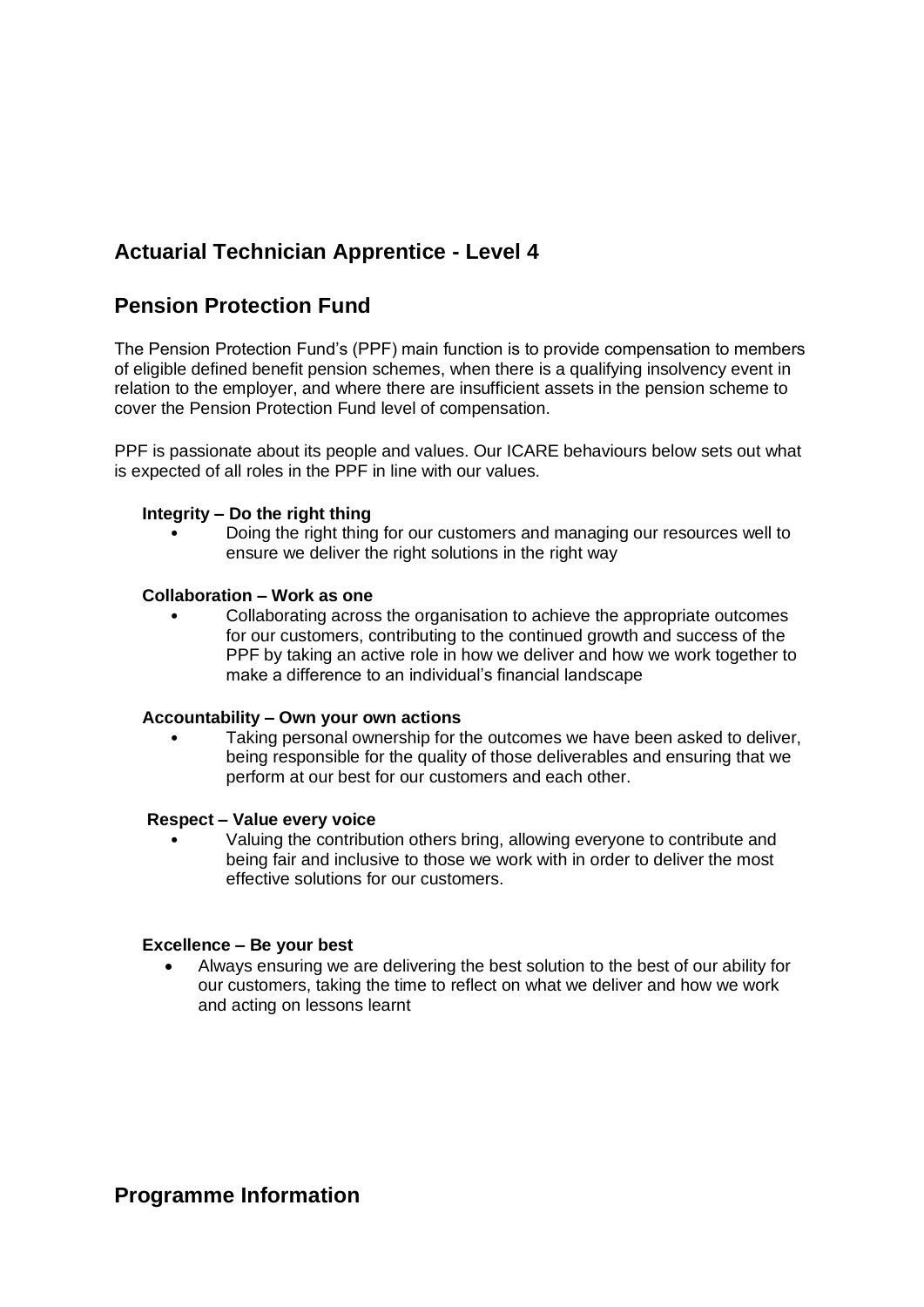This is a 2 years and 6 months Level 4 Apprenticeship giving you the opportunity to gain valuable hands on experience while working towards your Actuarial Technician qualification.

You will join as part of the **[Investment20/20 programme](https://www.investment2020.org.uk/)**, which will introduce you to Investment Management and you will gain industry knowledge, skills and develop relationships enabling you to progress your career. You will have opportunities to meet and network with over 300 trainees across the industry and participate in socials and insight events.

This is a 30-month programme paying £21,000 plus a discretionary bonus of up to 20%. You will receive a generous rewards package including private medical insurance, health cash plan, critical illness insurance, 26 days annual leave, volunteering leave and a choice of generous defined benefit (Civil Service) or defined contribution pension scheme. This role is from our Croydon Head Office and we have a flexible working environment allowing remote working, with typically at least 2 days per week in the office.

### **The Team**

Actuaries help the PPF manage risk. The PPF has several actuarial teams who assist the business in areas including calculating the value of the liabilities of the PPF, analysing the probability and impact of future events on the PPF, supporting the transfer of pension schemes into the PPF, and forecasting the amount of levy the PPF will collect each year.

The PPF collects a levy each year from each eligible defined benefit pension scheme. The levy each scheme pays has similarities to an insurance premium, in that it is set to reflect the risk that each scheme poses to the PPF. Each year the policy for how the PPF calculates the levy is reviewed. Actuarial work around levy and policy is conducted by the Actuarial Levy and Policy team, who are the team offering this apprenticeship, and the actuarial apprentice will support a team including 3 qualified actuaries.

Some of the tasks that the Actuarial Levy and Policy team are responsible for include:

- Forecasting the amount of levy that the PPF will collect each year. This is done prior to the data being available, and involves making assumptions about future market conditions, the future risk profile of the pension schemes that the PPF protects, and the probability of companies becoming insolvent.
- Supporting the development of levy and general policy changes, for instance, calculating the impact of changes in the way the levy is calculated, and the relative impact to different types of pension schemes.

The apprentice will support the team in this work, including the production and communication of analysis. For instance, the role will include calculation of levy under a variety of scenarios using Excel and our own tools, choosing how to present the results in tables or charts, and populating reports with these results.

Career path – The actuarial apprentice role will progress the individual on the path to becoming a pensions actuary. To become a qualified actuary, the individual will have to take a series of exams, alongside continuing in an actuarial role.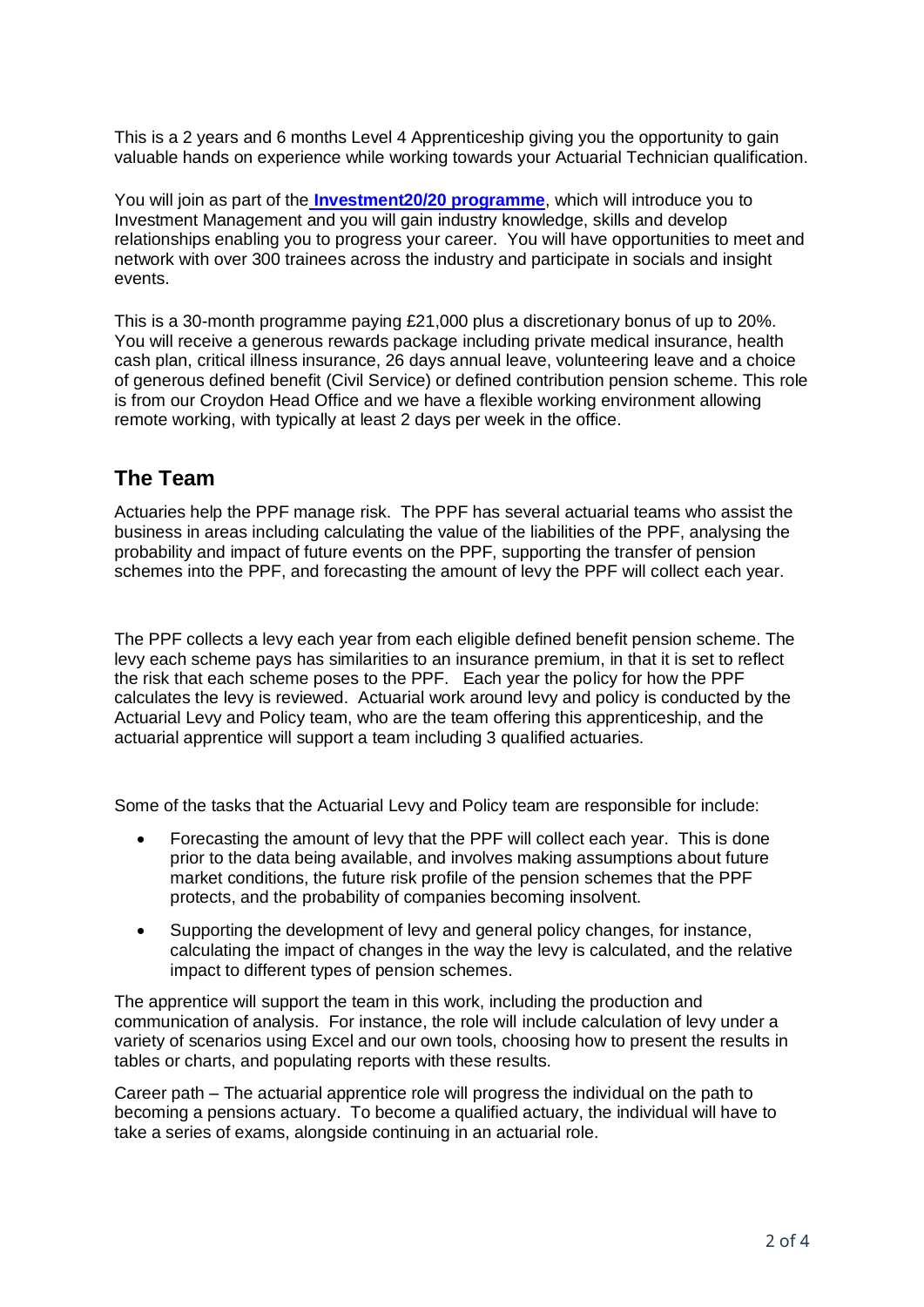## **Responsibilities include**

As an apprentice, you will spend 20% of your time working towards achieving your Level 4 Actuarial Technician qualification, the rest of your time will be spent working with your team and gaining the skills you need to build your expertise.

You will learn:

- **Actuarial Techniques** actuarial modelling techniques for the pensions industry
- **Processes and Principles** Technical know-how and general awareness of the impact of the various actuarial concepts, models and approaches, e.g. how changing the assumptions into a model (such as future rates of inflation) affects the output, such as the value of liabilities of a pension scheme
- **Technology**  A good understanding of how actuarial software, technology and tools can be used to provide answers and solutions to clients, e.g. using Microsoft Excel to manipulate large data sets.
- **Industry regulation** A broad understanding of the structure of the Financial Services market, the Institute and Faculty of Actuaries and the professional requirements and regulatory environment in which they operate.

Some of the tasks and projects you'll be involved in are:

- Using Excel to prepare data for input into a model and checking the data for accuracy.
- Using the output of spreadsheets and models to populate reports and presentations.
- Drafting responses to internal and external queries and assist in the analysis underlying external publications related to levy.
- Learning to use technical software and tools.

### **Skills and requirements**

If you are interested in building your career as an actuary and have the following attributes, we are interested in hearing from you:

- Enjoys working with maths and interpreting data
- Has a curious, logical mind and enjoys problem-solving
- Team player with a user-focused approach;
- A 'can do' attitude to learning and enjoys developing new skills;
- A good communicator, both oral and written.
- Good working knowledge of the Microsoft suite especially Excel.
- keen interest in technology and coding experience would be a bonus